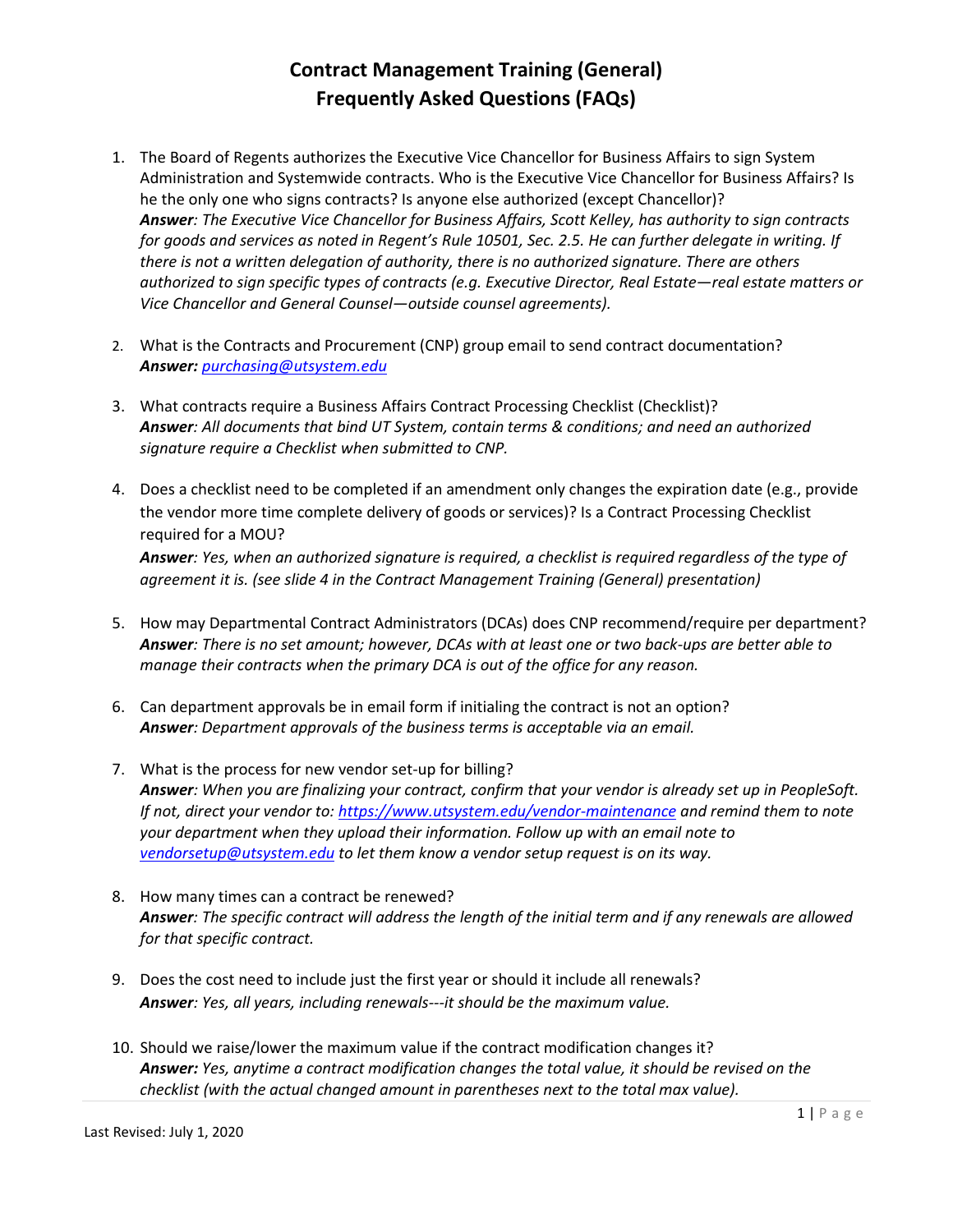- 11. Why would you check the revenue box next to value of the contract? *Answer: If the contract brings revenue in rather than expenses going out, it needs to be checked. Controller's office tracks all revenue.*
- 12. Do we need to include the entire cost center number on the Checklist? *Answer: Yes, the entire cost center number needs to be added to the Checklist. CNP relies on the DCA reported cost center for state reporting purposes.*
- 13. If a contract is >\$15,000 and not competitively bid, then it will need an Exclusive Acquisition Justification (EAJ). Does an EAJ limit the cap on the dollar value of a contract? *Answer: An EAJ does not limit the dollar value on a contract. An EAJ must be valid and approved; not used as an option to a competitive bid. The higher the value of a contract procured through an EAJ, the more scrutiny the contract will receive from auditors and the LBB. Contracts that resulted from an EAJ require an LBB attestation letter if value exceeds \$1,000,000.*
- 14. How do you determine cost of contract by fiscal year when it is a Master Services Agreement (MSA) procured for Systemwide use and does not have a defined timeline? *Answer: If you don't have a defined timetable, the DCA can spread the spend equally across fiscal years.*
- 15. How is the MSA different from other contracts and is it a contract? *Answer: Yes, an MSA or Master Services Agreement is a contract that is frequently, but not always, for systemwide use that contains an Exhibit B allowing for project addenda / Order Form to be executed during the life of the MSA. The MSA contains negotiated terms and conditions and a statement of work (SOW) that can be used for various projects that fit that SOW, shortening the procurement process for certain types of projects.*
- 16. Please clarify question #4 on the Checklist. Does the contract provide contractor and/or its subcontractors, officers, or employees an account on a U. T. System Administration computer system? *Answer: Question #4 is not asking if the training has been completed, just reminding the DCAs that if the contract requires their vendor/contractor/subcontractor/etc. to have access; the DCA will need to coordinate and confirm that the person requiring access has completed the training and attestation, before access is granted. This requirement must be completed annually by the person granted access under a contract, in the case of a multi-year contract.*
- 17. What exactly are the vendors 'attesting' to in the LBB attestation letters? *Answer: Vendors do not prepare LBB Attestation Letters, the LBB Attestation Letter is prepared by the DCA and CNP; after Dr. Kelley signs, it is uploaded to the LBB database.*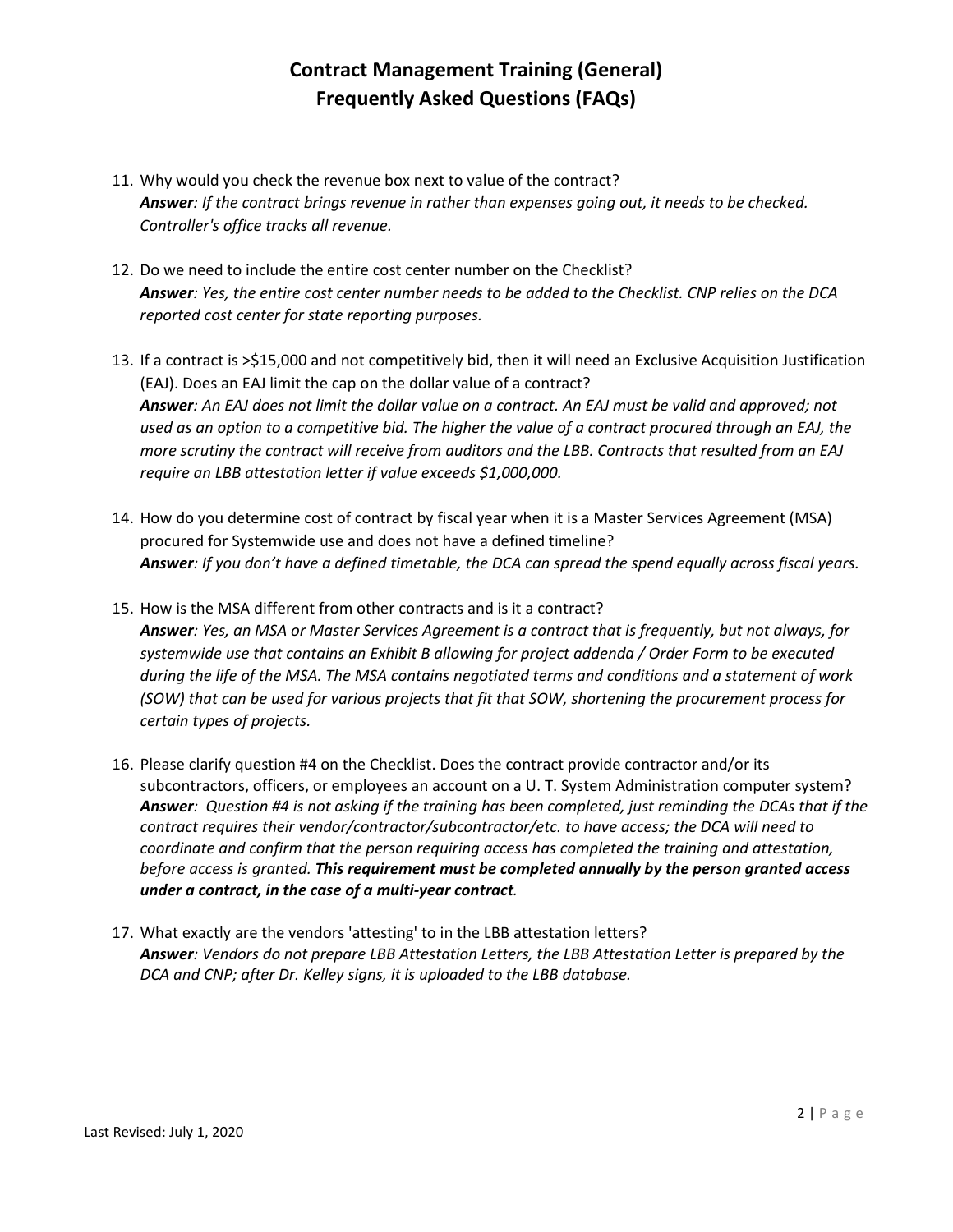18. If a contract has been executed by both parties and requires BOR approval, can work begin prior to BOR approval?

*Answer: Only if it has the OGC approved provision stating that costs can not exceed \$1 million without Board of Regents' approval. It should be submitted for approval by the BOR via the consent agenda to the next regularly scheduled meeting.*

- 19. When does CNP need to receive the completed Checklist? *Answer: CNP needs the completed Checklist when the DCA has obtained vendor/contractor signature and is submitting the contract packet for signature.*
- 20. Do MOUs with the institutions have purchasing requirements, e.g. EAJ; Board Approval; or a risk assessment and contract monitoring plan?

*Answer: MOUs and interagency contracts/interagency cooperation contracts do not require EAJs, risk assessment or a contract monitoring plan. They do not require Board approval as contracts with an outside vendor do. Many/most MOUs are entered into as a result of an initiative that has been approved by the Board and it is certainly worthwhile to note that on the Checklist.*

- 21. Is there a Business Affairs contract closeout checklist? *Answer: CNP has contract closeout checklist in draft form, it should be ready to publish soon.*
- 22. Should the DCA document any of the closeout responsibilities? *Answer: Yes, absolutely.*
- 23. Do direct bill hotel agreements/contracts have to be closed out? *Answer: Sometimes, but not always. It mostly depends on the value of the agreement. A ten-room hotel block is not the same as a 100-room hotel block. Currently, a lot of hotel agreements have been canceled due to Force Majeure so there is more to the closeout process than in the past.*
- 24. Who is the official recordkeeper for contracts and procurement documentation? What is records retention on contracts and procurement documentation? What should the DCA keep in department's file and what should be sent to be filed in the Contracts Repository? *Answer:*

*The official UT System contracts and bid documentation recordkeeper is the Office of Business Affairs. The official contracts repository is Content Navigator. CNP, with the assistance of the Controller's Office, maintains the contracts repository with bid documentation information and associated contracts. CNP maintains the legislatively require[d Contract Transparency Report](https://www.utsystem.edu/offices/controller/contract-summaries) and the [past Request for Proposal](https://www.utsystem.edu/offices/controller/past-request-proposal-postings)  [Postings Report.](https://www.utsystem.edu/offices/controller/past-request-proposal-postings)*

*The contracts repository in Content Navigator should contain the RFP package; the contract packet (Checklist with any backup); the contract, all amendments and addenda; and Notices plus other required insurance documentation including any official correspondence with the vendor and contract closeout documentation. Most emails would stay with the department. As would most logs you might use to track your departments' contracts.*